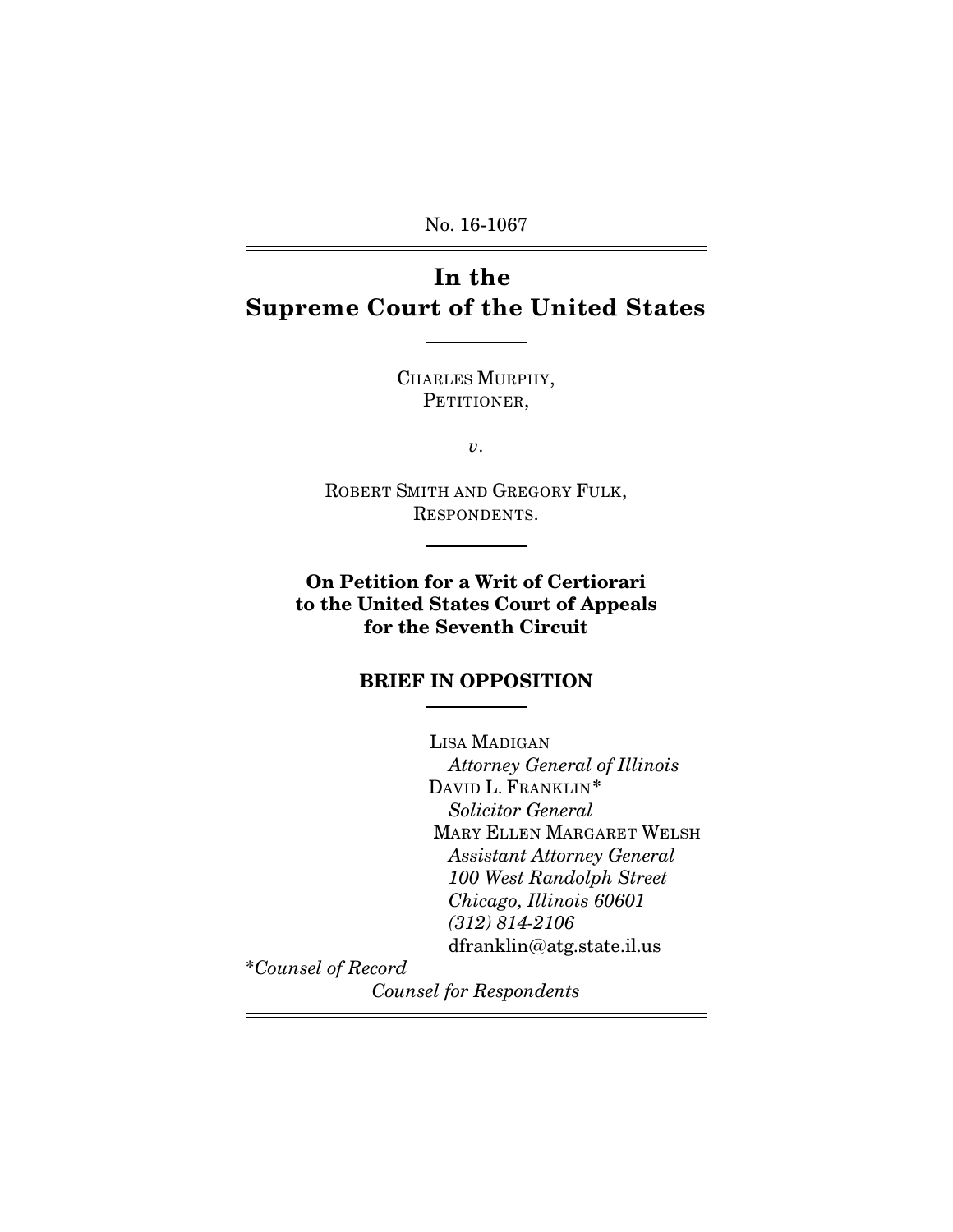### **QUESTION PRESENTED**

The Prison Litigation Reform Act (PLRA) provides that "a portion of the judgment (not to exceed 25 percent) shall be applied to satisfy the amount of attorney's fees awarded against the defendant." 42 U.S.C. § 1997e(d)(2).

Did Congress intend that a prevailing prisoner's attorney be compensated first from the judgment, not to exceed 25 percent thereof, and that the defendant be liable for any balance of the fee award?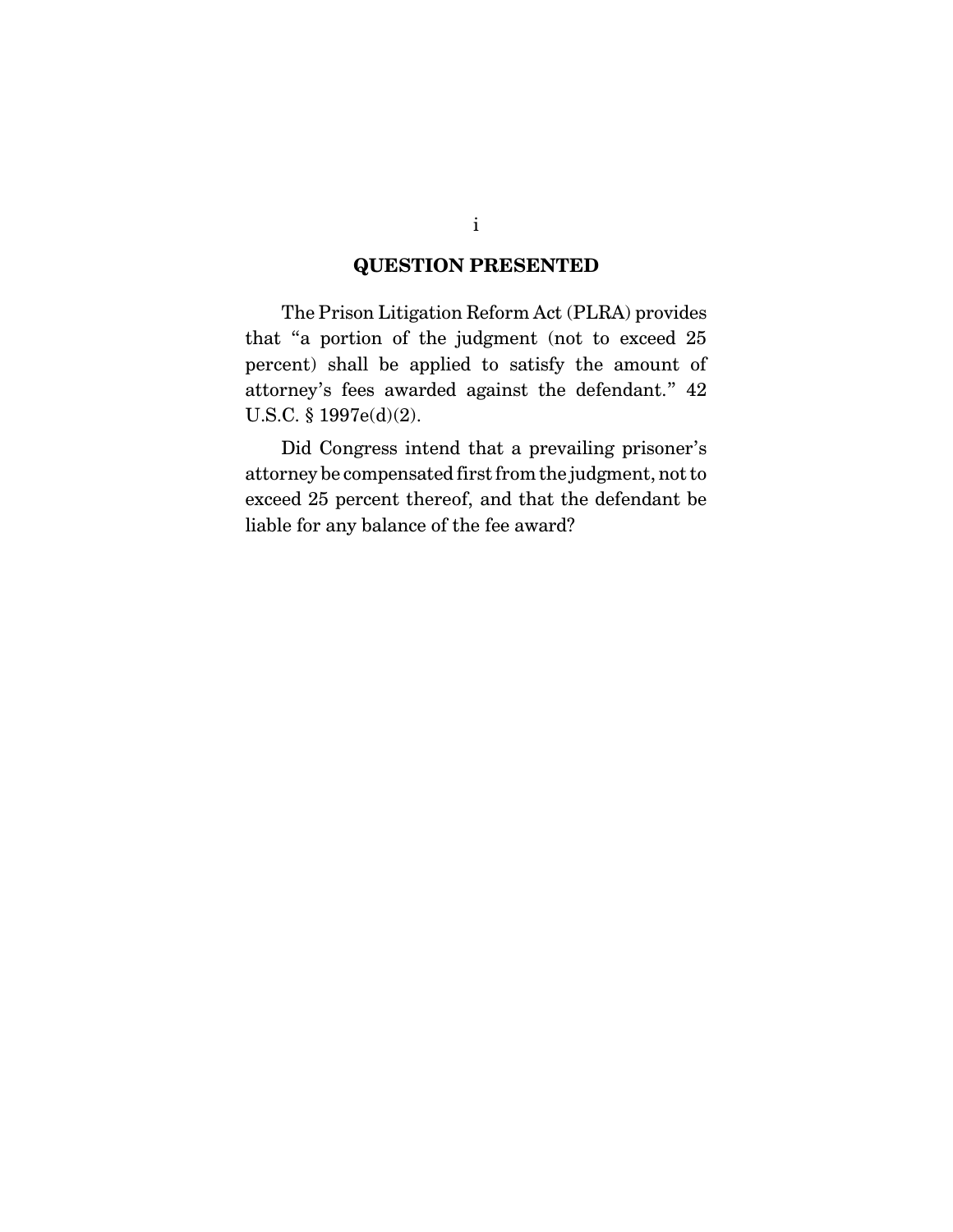## **TABLE OF CONTENTS**

|                                    | TABLE OF AUTHORITIES.  iii                                              |
|------------------------------------|-------------------------------------------------------------------------|
|                                    |                                                                         |
|                                    |                                                                         |
| REASONS FOR DENYING THE PETITION 6 |                                                                         |
| L                                  |                                                                         |
| П.                                 | The Question Presented Arises Far More                                  |
|                                    | The Seventh Circuit's Interpretation of the<br>Statute Is Correct<br>11 |
|                                    |                                                                         |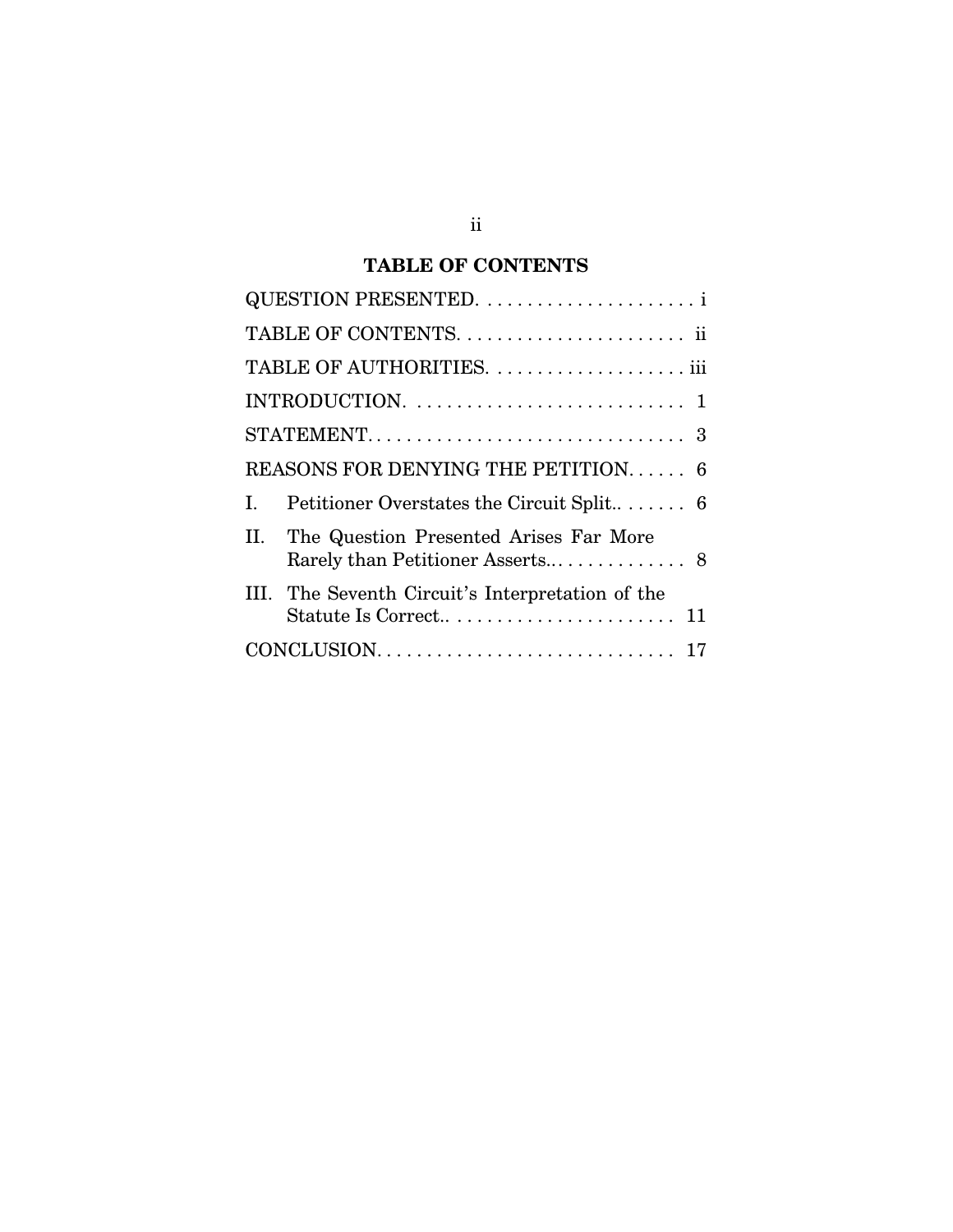## **TABLE OF AUTHORITIES**

## **CASES**

| <i>Boesing v. Spiess,</i> 540 F.3d 886 (8th Cir. 2008) 8                                                                                                                                      |
|-----------------------------------------------------------------------------------------------------------------------------------------------------------------------------------------------|
| Carter v. Wilkinson, No. 1:06-cv-02150,<br>2010 WL 5125499 (W.D. La. Dec. 9, 2010)<br>11                                                                                                      |
| Cleavinger v. Saxner, 474 U.S. 193 (1985)<br>13                                                                                                                                               |
| Gisbrecht v. Barnhart, 535 U.S. 789 $(2002)$<br>12                                                                                                                                            |
| Johnson v. Daley, 339 F.3d 582 (7th Cir. 2003)                                                                                                                                                |
| Kahle v. Leonard, 563 F.3d 736 (8th Cir. 2009)<br>16                                                                                                                                          |
| King v. Zamiara, 788 F.3d 207 (6th Cir. 2015),                                                                                                                                                |
| Livingston v. Lee, No. 9:04-CV-00607-JKS, 2007 WL<br>4440933 (N.D.N.Y. Dec. 17, 2007). 17                                                                                                     |
| <i>Morrison v. Davis, 88 F. Supp. 2d 799 (S.D. Ohio</i><br>2000), amended in part on other grounds, 195<br>F. Supp. 2d 1019 (S.D. Ohio 2001). $\dots$ 16-17                                   |
| Parker v. Conway, 581 F.3d 198 (3d Cir. 2009). 8                                                                                                                                              |
| <i>Riley v. Kurtz</i> , 361 F.3d 906 (6th Cir. 2004) 7, 8                                                                                                                                     |
| Shepherd v. Goord, 662 F.3d 603 (2d Cir. 2011). 6                                                                                                                                             |
| Sutton v. City of Yonkers, No. 13-civ-801, 2017 WL<br>105022 (S.D.N.Y. Jan. 11, 2017), report and<br>recommendation adopted only in part, 2017 WL<br>$1180918$ (S.D.N.Y. Mar. 29, 2017) 6, 11 |
| Sutton v. Smith, No. CIV. A. AW-98-2111, 2001 WL<br>$743201$ (D. Md. June 26, 2001). 16                                                                                                       |
| Walker v. Bain, 257 F.3d 660 (6th Cir. 2001) 7, 8                                                                                                                                             |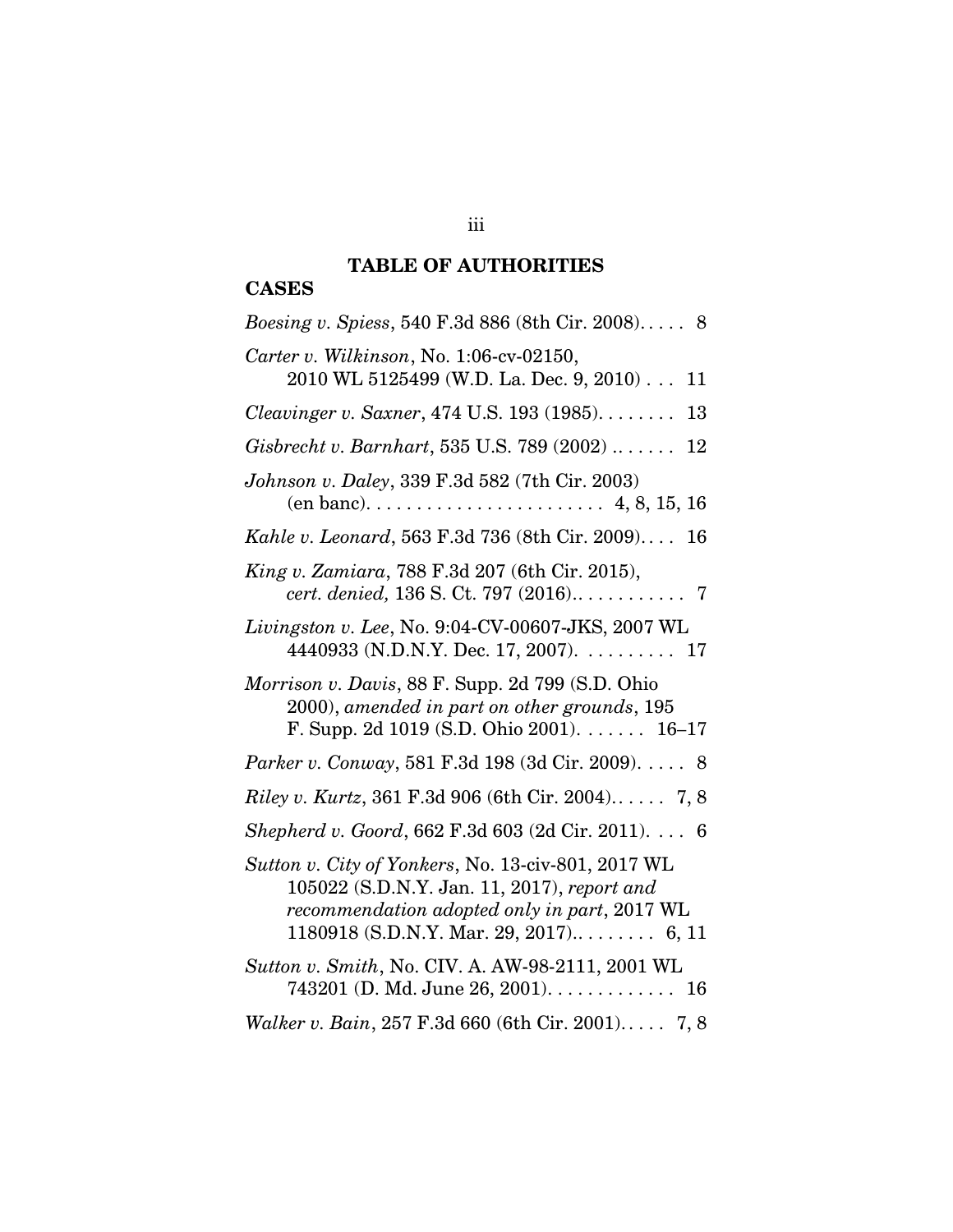### **STATUTES**

## **OTHER AUTHORITIES**

| Margo Schlanger, <i>Inmate Litigation</i> ,                                                                                                                                                                          |
|----------------------------------------------------------------------------------------------------------------------------------------------------------------------------------------------------------------------|
| Margo Schlanger, Trends in Prisoner Litigation,<br>as the PLRA Enters Adulthood, 5 U.C. Irvine                                                                                                                       |
| Prison Reform: Enhancing the Efectiveness of<br><i>Incarceration</i> , Hearing before the Committee<br>on the Judiciary United States Senate,                                                                        |
| Stewart J. Schwab and Theodore Eisenberg,<br><i>Explaining Constitutional Tort Litigation:</i><br>The Influence of the Attorney Fees Statute<br>and the Government as Defendant,<br>73 Cornell L. Rev. 719 (1988). 9 |
| 141 Cong. Rec. S7524 (daily ed. May 25, 1995)<br>14                                                                                                                                                                  |
| 141 Cong. Rec. S14317 (daily ed. Sept. 26, 1995) 14                                                                                                                                                                  |
| 141 Cong. Rec. H1480 (daily record Feb. 9, 1995). 15                                                                                                                                                                 |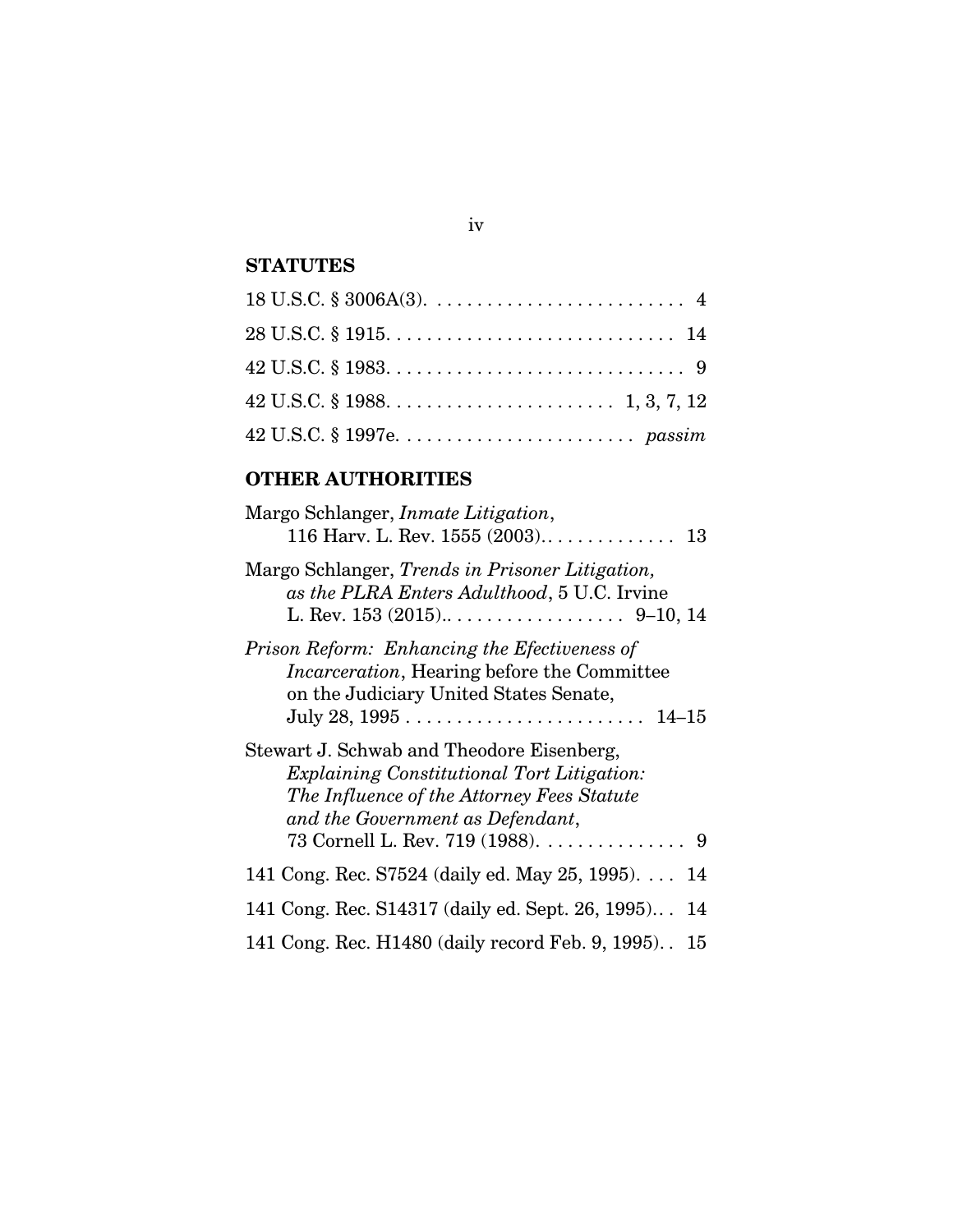#### **INTRODUCTION**

 $\overline{a}$ 

In ordinary tort litigation, attorney's fees are awarded first from the judgment itself. In civil rights actions, by contrast, prevailing plaintiffs are entitled to reasonable attorney's fees under 42 U.S.C. § 1988.

In the Prison Litigation Reform Act (PLRA), 42 U.S.C. § 1997e, Congress struck a balance between these two approaches by sparing prisoners who win damage awards from losing too great a portion of their awards to attorney's fees while at the same time deterring prisoners from filing marginal or trivial lawsuits by requiring them to "satisfy" any fee award up to 25% of the judgment. To this end, the PLRA provides that "a portion of the judgment (not to exceed 25 percent) shall be applied to satisfy the amount of attorney's fees awarded against the defendant." *Id.* § 1997e(d)(2). In this case, the Seventh Circuit held that a prevailing prisoner's attorney must be compensated first from the judgment, so long as that portion does not exceed 25% of the judgment, and that the defendant is liable for any balance of the fee award.

The petition should be denied for three reasons.

First, petitioner overstates the degree of conflict among the circuits. As the Court of Appeals recognized in this case, only two circuits (not four, as petitioner would have it) have squarely held that the PLRA gives district courts discretion to choose any portion of the judgment up to 25% to apply to a fee award. Moreover,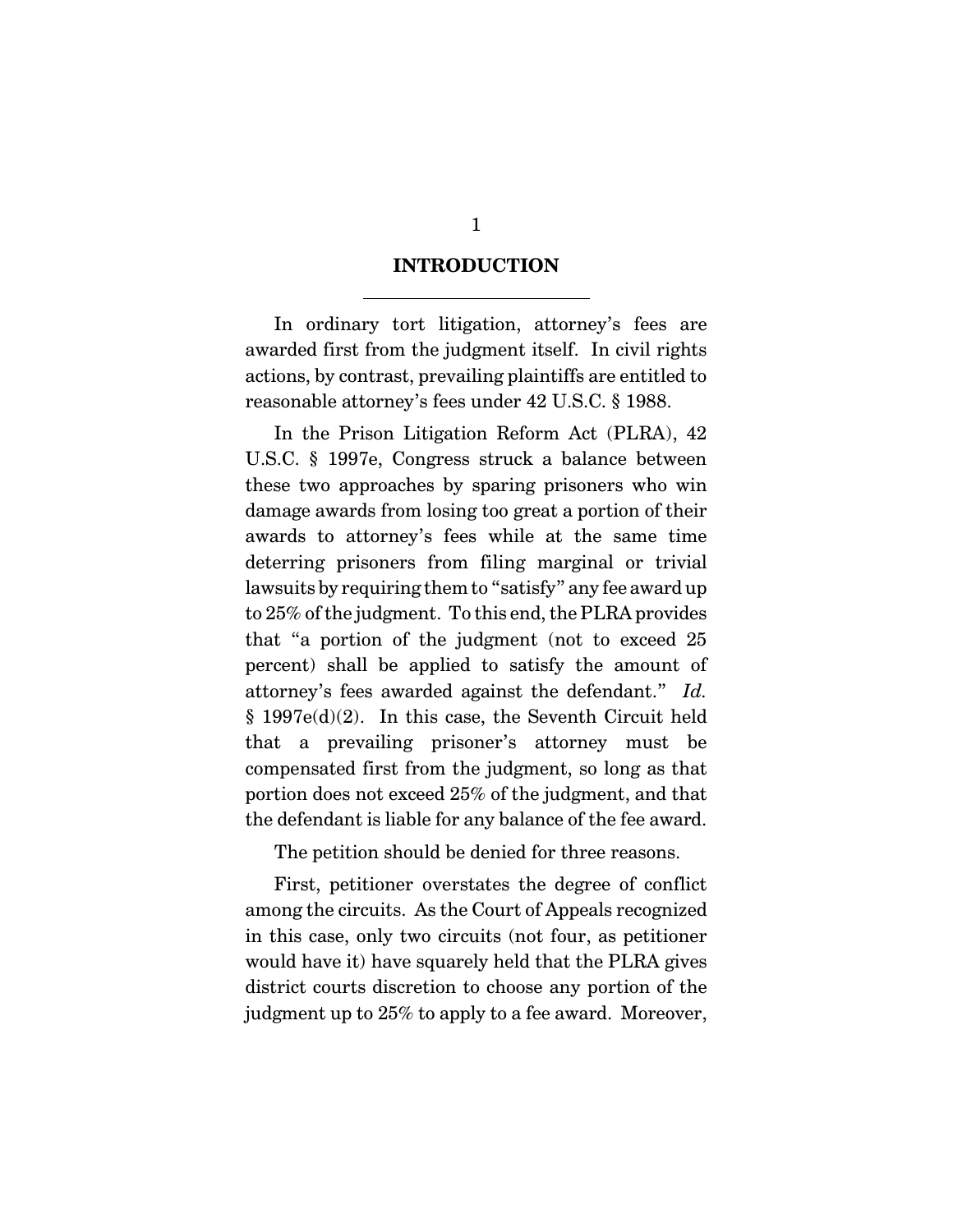the conflict is not only shallow but thinly reasoned. The Seventh Circuit's terse discussion of the issue in the 2003 opinion relied upon by the court below was arguably dicta; the Eighth Circuit did not even mention the Seventh Circuit's construction when it reached a contrary result; and the Third Circuit summarily adopted the Eighth Circuit's conclusion. Given the absence of reasoning in those cases, there is every reason to believe that Third and Eighth Circuits will eventually review the issue en banc and agree with the Seventh Circuit. In any event, there is no pressing need for this Court to resolve the issue now.

Second, the issue arises far more rarely than petitioner asserts. As noted in the law review article on which petitioner himself relies, some 95% of prisoners in PLRA cases proceed pro se rather than being represented by private counsel, and very few prisoners litigate their claims to money judgments. When these factors are taken into account, it becomes clear that petitioner grossly overstates how often courts must grapple with the issue of satisfying attorney's fee awards out of prisoners' judgments. That, in turn, helps explain why only three circuits have had to address it in the more than 20 years since the PLRA's adoption.

Third, the Seventh Circuit correctly held that a prevailing prisoner under the PLRA must first compensate his attorney from the judgment but that, if 25% of the damages is inadequate to satisfy the fee award, the defendant is liable for the balance. This bright-line interpretation reflects the differences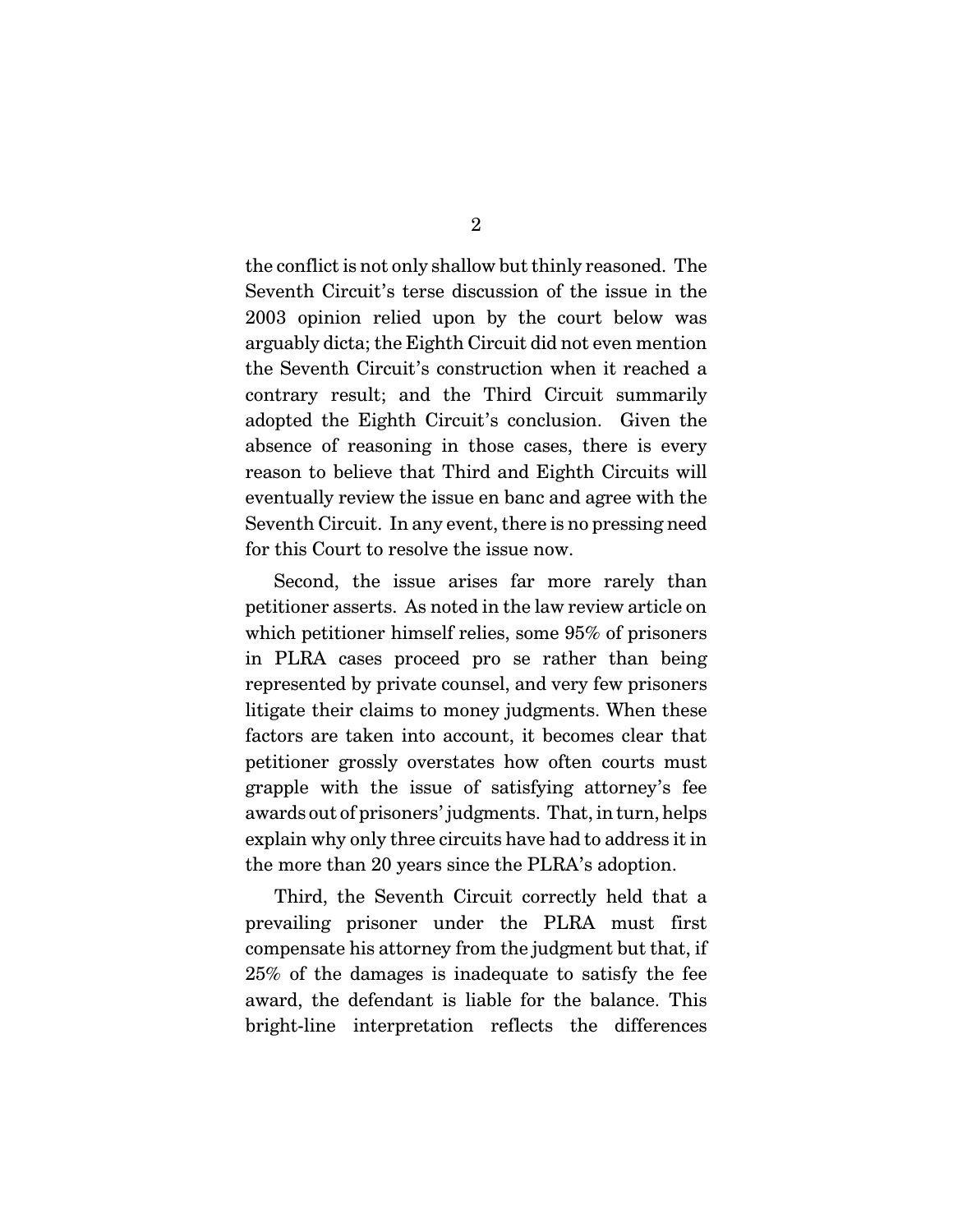between the PLRA's mandatory language and the discretionarywording of other fee-shifting statutes such as § 1988. And the Seventh Circuit's construction effectuates the PLRA's purposes by ensuring that prisoners bear some of their litigation costs even when they prevail but always keep at least 75% of the judgment, even if fees reach the PLRA's cap of 150% of the judgment—and even more if fees are less than 25% of the judgment. By contrast, petitioner's preferred rule creates no disincentive for marginal or trivial prisoner lawsuits and substitutes permissive language for Congress's mandatory wording. Worse, petitioner's construction would generate more litigation, in direct contradiction to the animating purpose of the PLRA.

#### **STATEMENT**

1. Petitioner, an inmate in Vandalia Correctional Center in Illinois, sued respondent correctional officers and two other Vandalia employees, alleging (among other things) that respondents violated the Eighth Amendment by using excessive force when escorting him to a segregation cell and by their deliberate indifference to his resultant serious medical needs. Pet. App. 1a-3a. He also alleged state-law battery claims against respondents. Pet. App. 3a.

A jury returned a verdict against petitioner except on his excessive force and battery claims against respondent Smith and his medical claim against respondent Fulk. Pet. App. 3a. The jury awarded him compensatory and punitive damages of approximately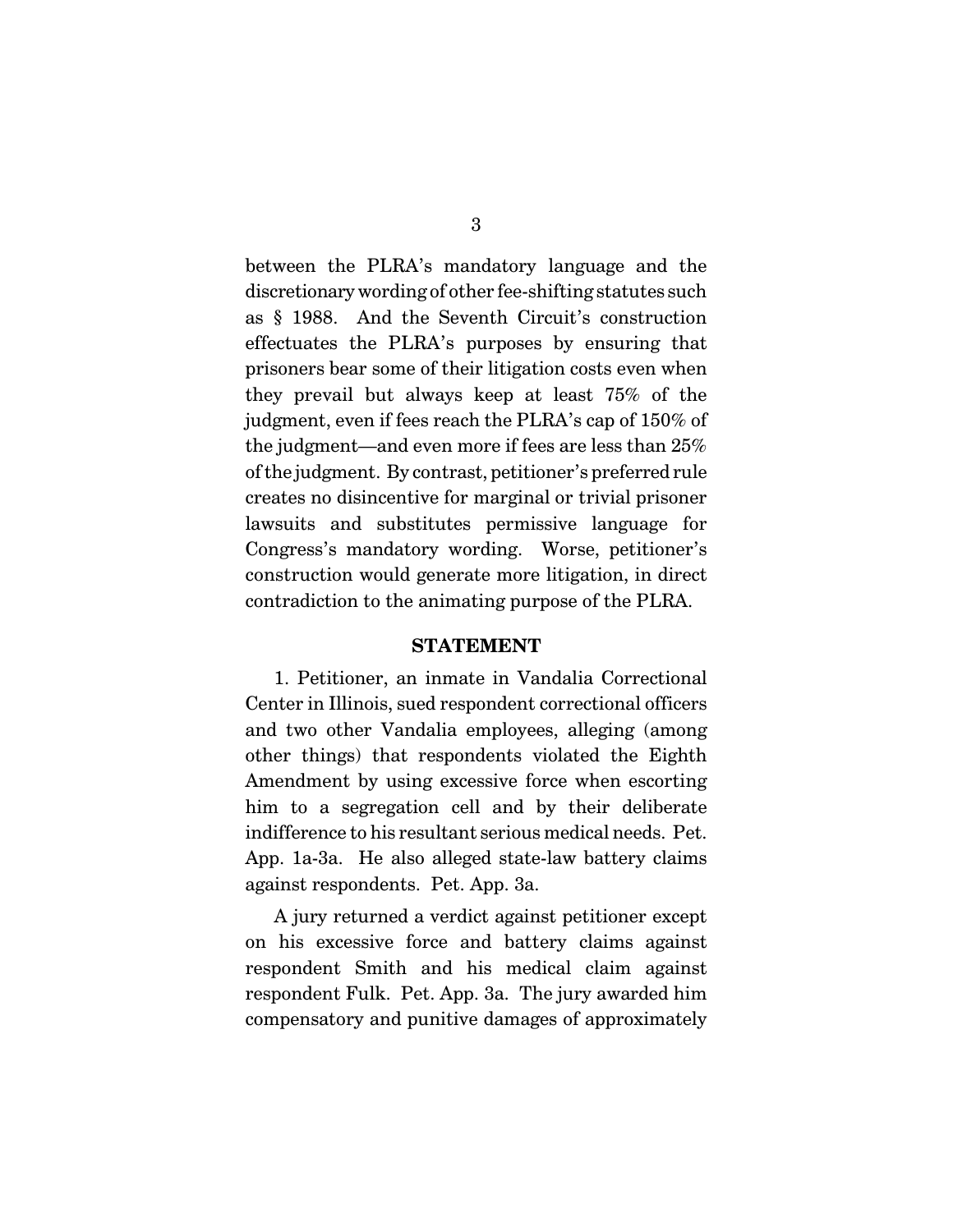\$410,000.00, which was remitted to \$307,733.82. Pet. App. 3a.

Petitioner sought attorney's fees of almost \$214,000, for approximately 612 hours at an hourly rate of \$350. Pet. App. 18a-19a. The district court calculated the reasonable fee award to be \$108,446.54, applying the PLRA's hourly rate cap for prisoners' lawsuits (see 42 U.S.C. § 1997e(d) (incorporating 18 U.S.C. § 3006A(3)) and excluding certain hours as unreasonably expended. Pet. App. 21a–26a. The court then ordered petitioner to contribute 10% of the judgment toward the fee award, rejecting respondents' argument that under *Johnson v. Daley*, 339 F.3d 582, 585 (7th Cir. 2003), the court had to apply 25% of the judgment to satisfy the fee award and that respondents could be held liable only for the amount by which the fee award exceeded 25% of the judgment. Pet. App. 27a.

2. Respondents appealed, challenging (among other things) the percentage of the judgment that the district court applied to satisfy the fee award. Pet. App. 1a–2a. The Seventh Circuit reversed on the PLRA issue, holding that "the attorney fee award must first be satisfied from up to 25 percent of the damage award, and the district court does not have discretion to reduce that maximum percentage." Pet. App. 2a.

Quoting its en banc opinion in *Johnson*, the court reiterated that "the most natural reading" of the PLRA is that "'attorneys' compensation come[s] first from the damages'" and that "'[o]nly if 25% of the award is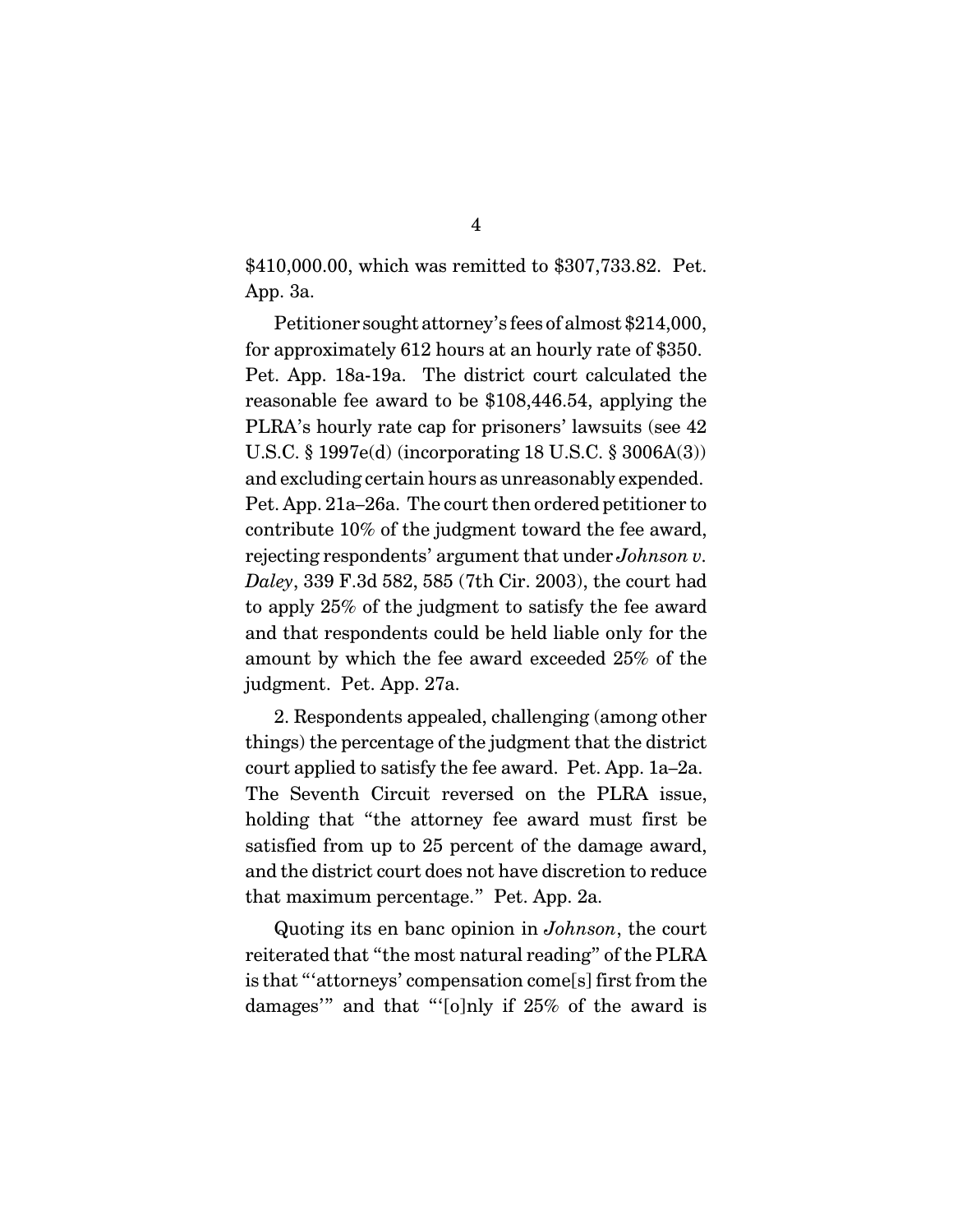inadequate to compensate counsel fully' does the defendant contribute more to the fees." Pet. App. 13a (quoting 339 F.3d at 585). Although noting that the Third and the Eighth Circuits construed the statute as discretionary, the court reasoned that the statute's text did not "contemplate[ ] a discretionary decision by the district court" because it "neither uses discretionary language nor provides any guidance for such discretion." *Ibid.* The court then remanded the matter to the district court to modify the judgment to apply 25% of the judgment to satisfy the fee award. Pet. App. 13a–14a.

3. Petitioner subsequently filed a petition in the Seventh Circuit for an additional \$71,663 in attorney's fees on appeal. 7th Cir. Doc. 51. Respondents opposed the petition, arguing that petitioner failed to show that (a) the PLRA authorizes fee-shifting for time spent opposing their appeal from the judgment on his non-federal claims, which was the only merits issue on appeal, and from the order that he contribute only 10% of the judgment toward his attorney's fee; (b) the PLRA's hourly rate cap for attorneys in prisoner litigation, 42 U.S.C. § 1997e(d)(3), is inapplicable to his appellate fees; and (c) the fee sought was "reasonable," as a matter of both billing judgment and sufficiency of the evidence for the hourly rate claimed (if the PLRA rate cap were inapplicable) as well as the number of hours and types of tasks for which the attorney sought compensation. 7th Cir. Doc. 55. His fee petition remains pending as of the date this brief is being filed.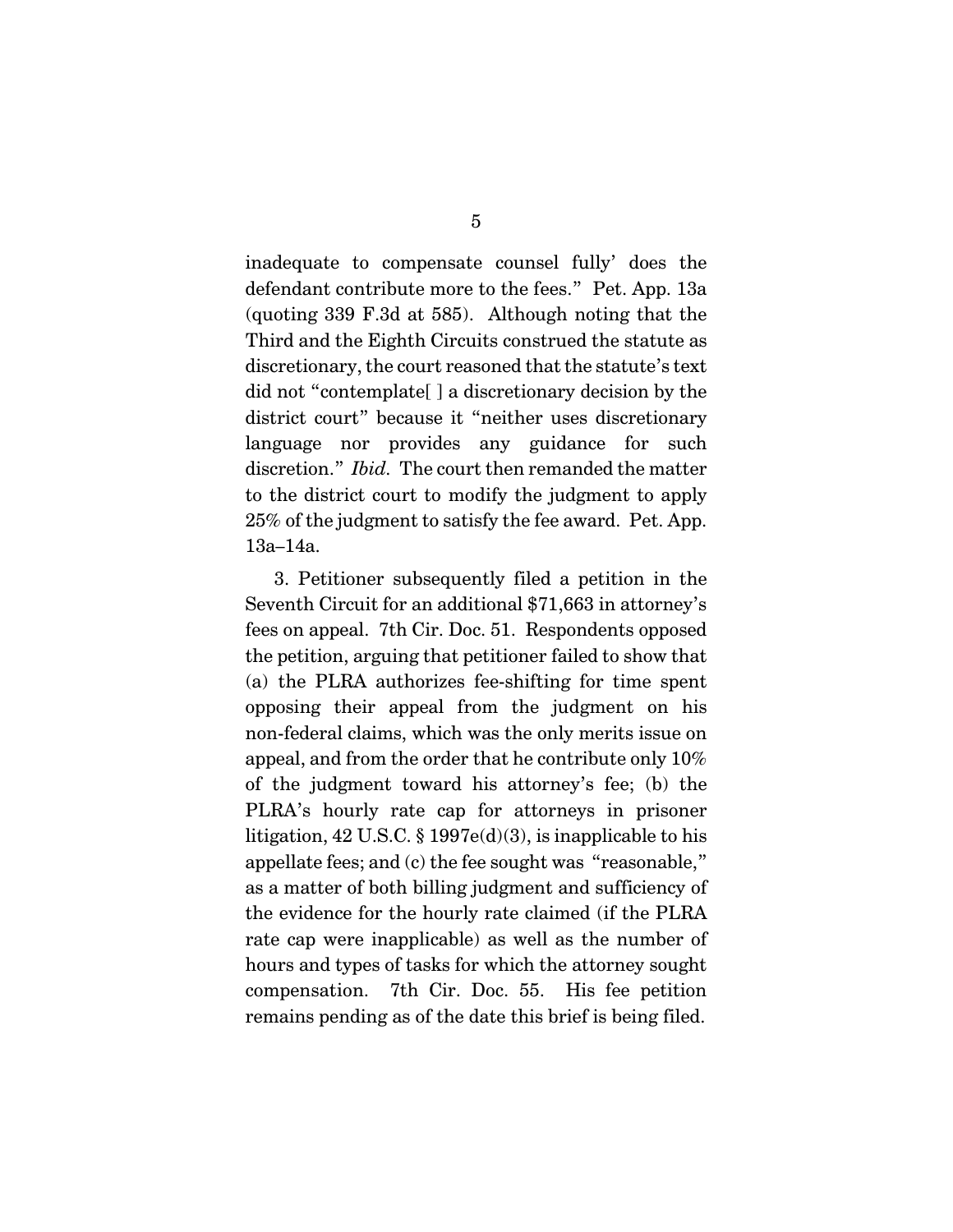#### **REASONS FOR DENYING THE PETITION**

#### **I. Petitioner Overstates the Circuit Split.**

Petitioner asserts that the circuits are split four to one on the question presented, Pet. 1–2, 4–7, but he overstates both the magnitude of the split and the depth of the lower courts' reasoning.

Petitioner contends that the Second Circuit in *Shepherd v. Goord*, 662 F.3d 603 (2011), "approved the District Court's decision to apply 10 percent of the judgment toward the attorney's fees." Pet. 5 (citing 662 F.3d at 610). But the issue in *Shepherd* was whether the PLRA's cap on attorney's fees at 150% of the judgment applied to a nominal judgment of one dollar. After holding that it did (meaning that fees were capped at \$1.50), the Second Circuit explicitly declined to address the question presented here—which would have come down to whether the prisoner paid his lawyer a dime or a quarter. 662 F.3d at 604 n.1. As one of the unpublished district court cases cited by petitioner observed, "[t]he Second Circuit has *not* decided any case that interprets this section of the PLRA, and thus has provided no guidance on its application," stressing that "[t]he application of  $\S 1997e(d)(2)$ ... was not raised on appeal" in *Shepherd*. *Sutton v. City of Yonkers*, No. 13-civ-801 2017 WL 105022, at \*7 (S.D.N.Y. Jan. 11, 2017) (emphasis added), *report and recommendation adopted in part*, 2017 WL 1180918 (S.D.N.Y. Mar. 29, 2017).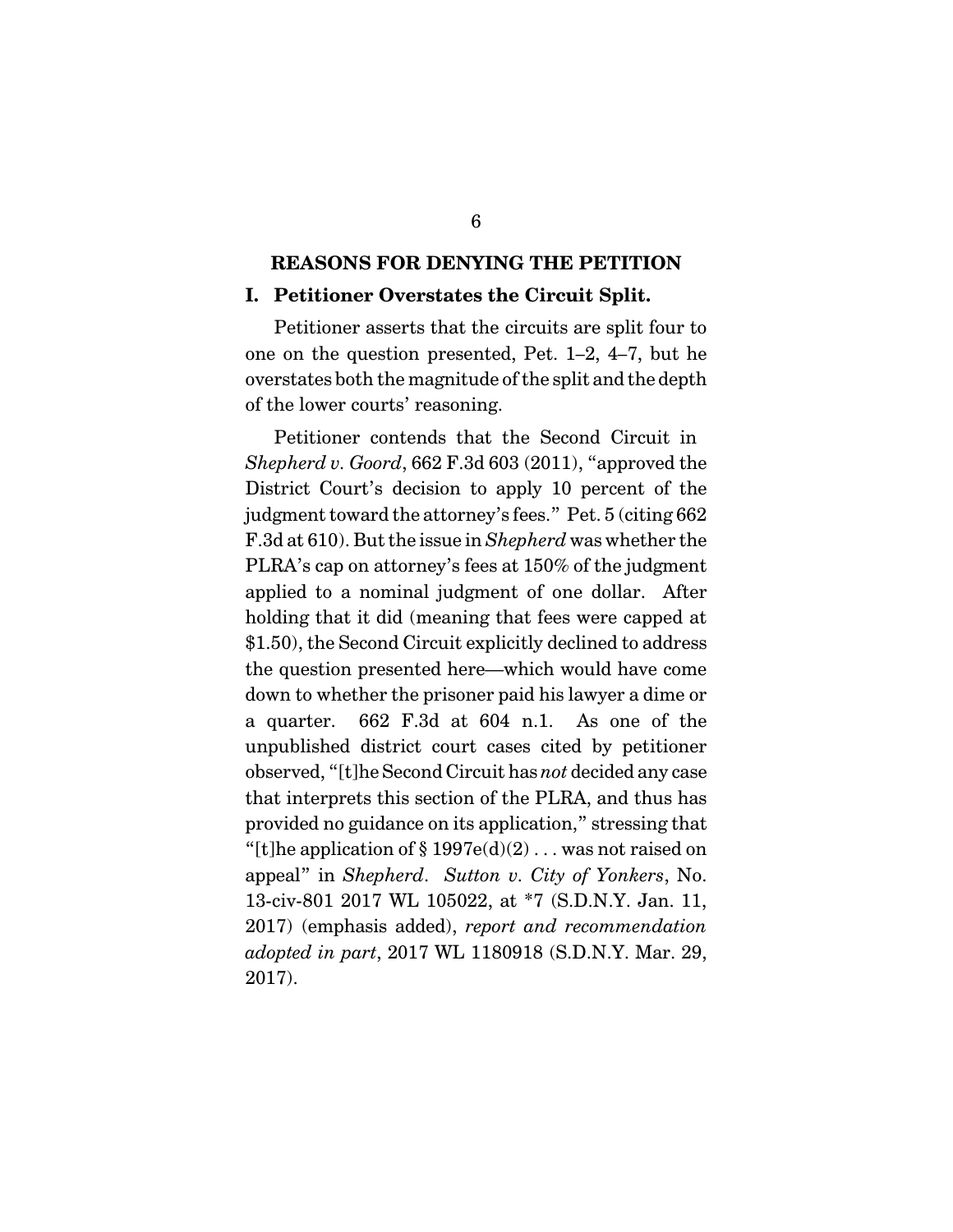Petitioner also implies that the Sixth Circuit construes  $$ 1997e(d)(2)'s 25\%$  requirement as merely discretionary, citing that court's instruction to the district court on remand in *King v. Zamiara*, 788 F.3d 207, 218 (6th Cir. 2015), *cert. denied*, 136 S. Ct. 797 (2016), "'to exercise its discretion to apply some percentage of the judgment, not to exceed 25 percent, to attorney fees.'" Pet. 6. Yet the question was not squarely presented in *King*, for the district court had abused its discretion in denying punitive damages and then applying *none* of the judgment to satisfy the fee award. 788 F.3d at 218.

Prior Sixth Circuit cases do not clarify the picture. In *Walker v. Bain*, 257 F.3d 660 (6th Cir. 2001), which upheld the PLRA's fee cap against an equal protection challenge, the Sixth Circuit observed in dicta that § 1997e(d)(2) "*requires* 25 percent of the attorney fee award to be paid out of the plaintiff's recovery." *Id.* at 669 (emphasis added). Later, in *Riley v. Kurtz*, 361 F.3d 906, 911 (6th Cir. 2004), the Sixth Circuit observed, again in dicta, that under  $\S 1997e(d)(2)$  "an attorney's compensation comes first from the damages (up to 25 percent), and then, if inadequate, the defendant is liable for attorney's fees under § 1988" for the balance. In short, the Sixth Circuit has yet to squarely address the question presented here, and its dicta on the issue point in both directions.

As neither the Second Circuit nor the Sixth Circuit has held that § 1997e(d)(2) confers discretion on district courts to apply less than 25% of the judgment to satisfy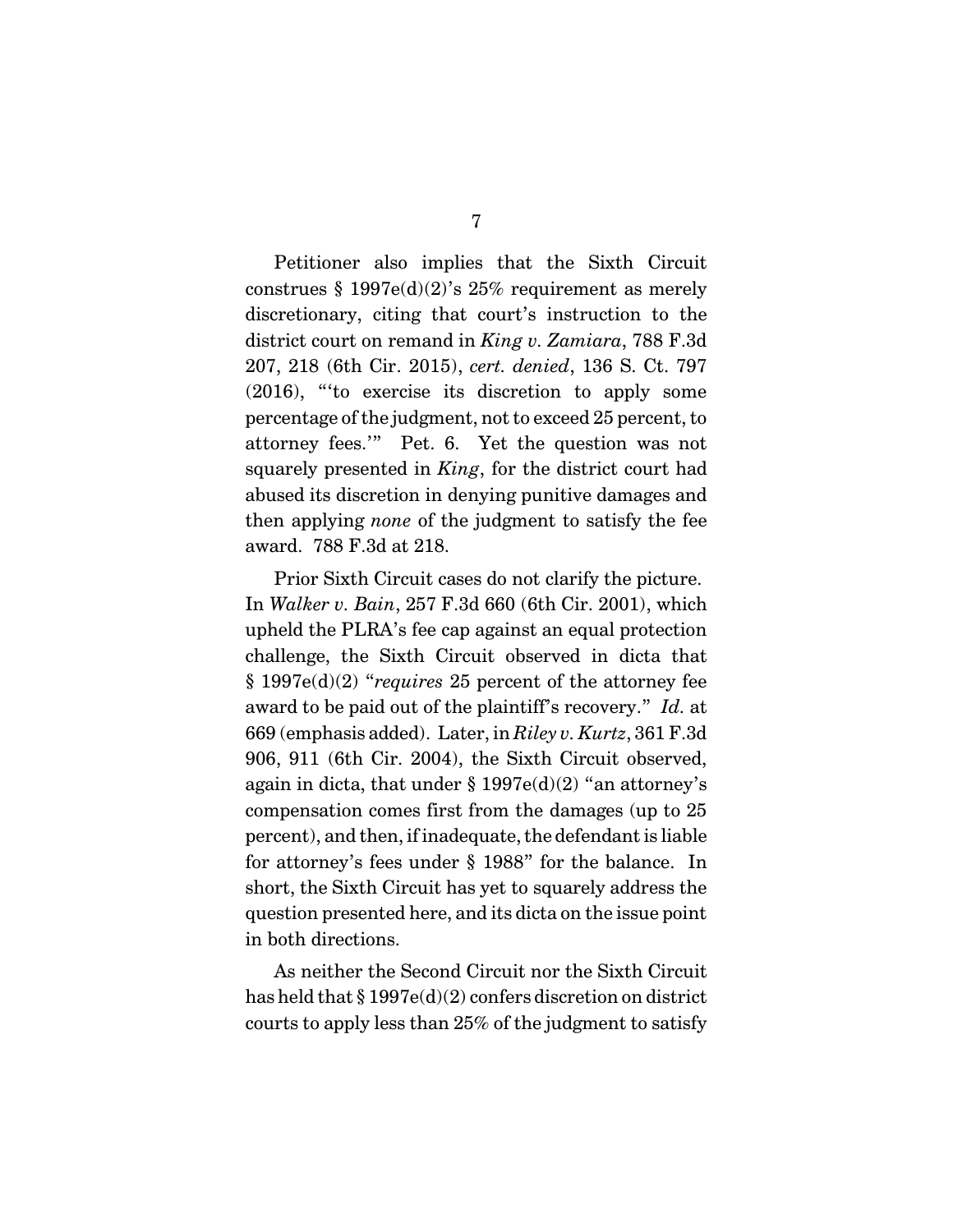a fee award, the Seventh Circuit was correct to conclude that the split currently stands at 2–1. Pet. App. 13a. What's more, the reasoning in these cases hardly represents the kind of percolation that ought to precede the grant of certiorari. The Seventh Circuit's discussion of the 25% issue in *Johnson* was itself arguably dicta, since that case, like *Walker*, involved an equal protection challenge to the PLRA's fee caps. For its part, the Eighth Circuit in *Boesing v. Spiess*, 540 F.3d 886 (8th Cir. 2008), ignored *Johnson*, choosing instead to follow what it called the "majority view" among district courts. *Id.* at 892 & n.5. And as for *Parker v. Conway*, 581 F.3d 198 (3d Cir. 2009), the Third Circuit in that case performed no legal analysis whatsoever; rather, it stated summarily that it "agree[d] with the *Boesing* court's holding" and "declined to follow" *Johnson*, *Riley*, and *Walker*. 581 F.3d at 204-05 & n.7.

Now that the Seventh Circuit has reiterated its construction of the statute in an opinion that cannot be deemed dicta, there is every reason to believe that both the Third and the Eighth Circuits will revisit the question en banc and agree with the Seventh Circuit. In any event, such a shallow and thinly reasoned circuit split does not warrant certiorari review, especially given that the issue arises so rarely (*see infra* Section II).

### **II. The Question Presented Arises Far More Rarely than Petitioner Asserts**.

Petitioner insists that this Court's intervention is necessary because the question presented "arises almost every time a prisoner wins damages" under 42 U.S.C.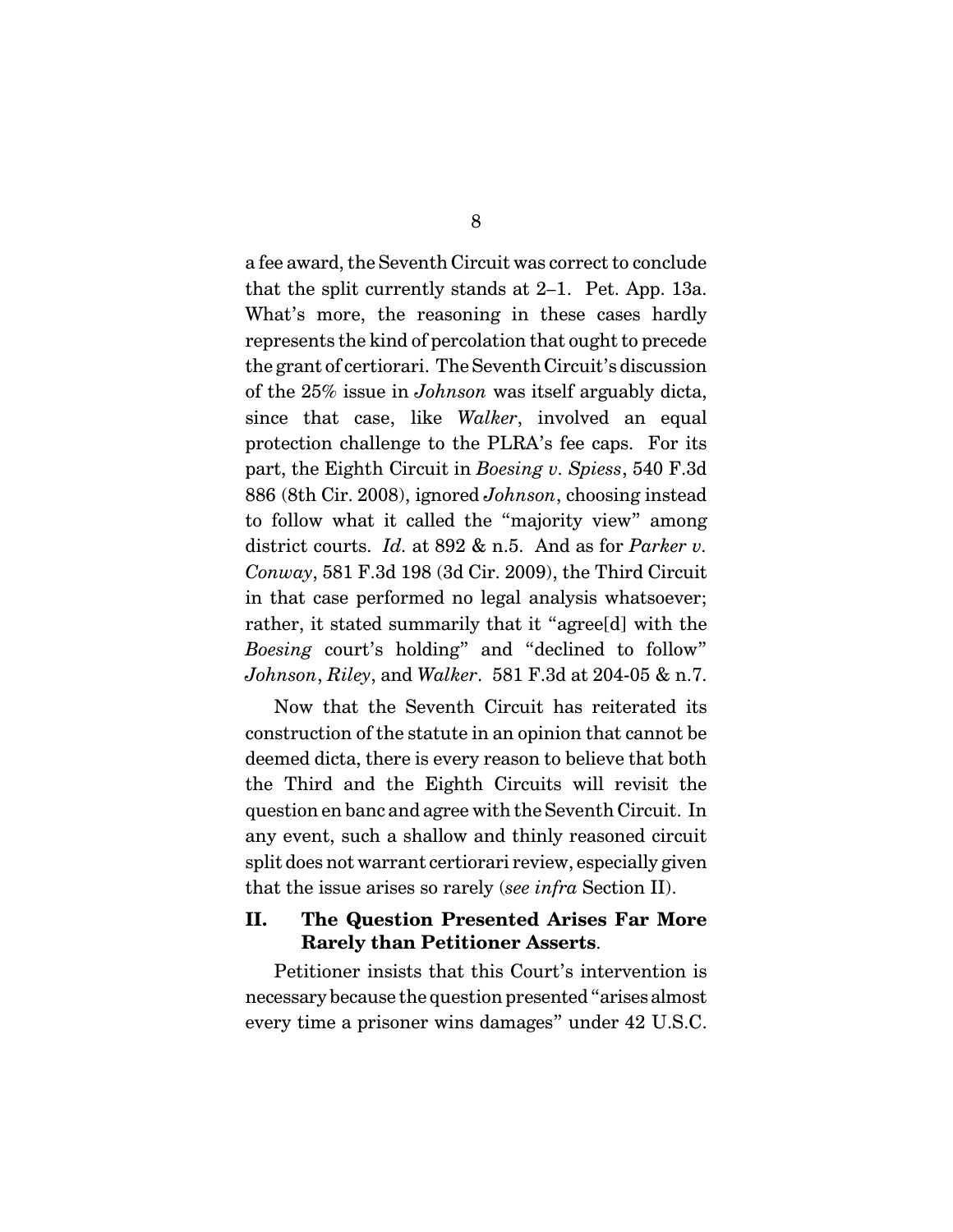§ 1983, an event that he "extremely conservatively" estimates occurs about 800 times every year. Pet. 8–10. That is a gross overestimate.

Petitioner relies on a law review article for the assertion that prisoners win approximately 10% of the approximately 22,000 civil rights cases they file each year. Pet. 8 (citing Margo Schlanger, *Trends in Prisoner Litigation, as the PLRA Enters Adulthood*, 5 U.C. Irvine L. Rev. 153, 164 (2015)). Although he acknowledges the dearth of published data on point, petitioner infers from a sample of cases decided in 2012 that "a large majority of these cases involve damages awards." *Ibid.* (citing Schlanger, 5 U.C. Irvine L. Rev. at 168). And then, while frankly admitting that there is no published data on how many prevailing prisoners are awarded attorney's fees, petitioner speculates that the proportion is "likely to be very high," so he chooses 50 percent. *Ibid*.<sup>1</sup>

What petitioner fails to mention is that, according to the same law review article, prisoners in PLRA cases appear *pro se* about 95% of the time. *See* Schlanger, 5 U.C. Irvine L. Rev. at 167 (prisoners represented themselves in 95.6% of civil rights cases terminated in

The basis for this assumption is unclear. Pre-PLRA data 1 indicated that prevailing prisoners received attorney's fees in "almost none" of their cases. Stewart J. Schwab and Theodore Eisenberg, *Explaining Constitutional Tort Litigation: The Influence of the Attorney Fees Statute and the Government as Defendant*, 73 Cornell L. Rev. 719, 772 (1988); *see also id.* at 730 n.42, 756, 770 n.191, 771–73.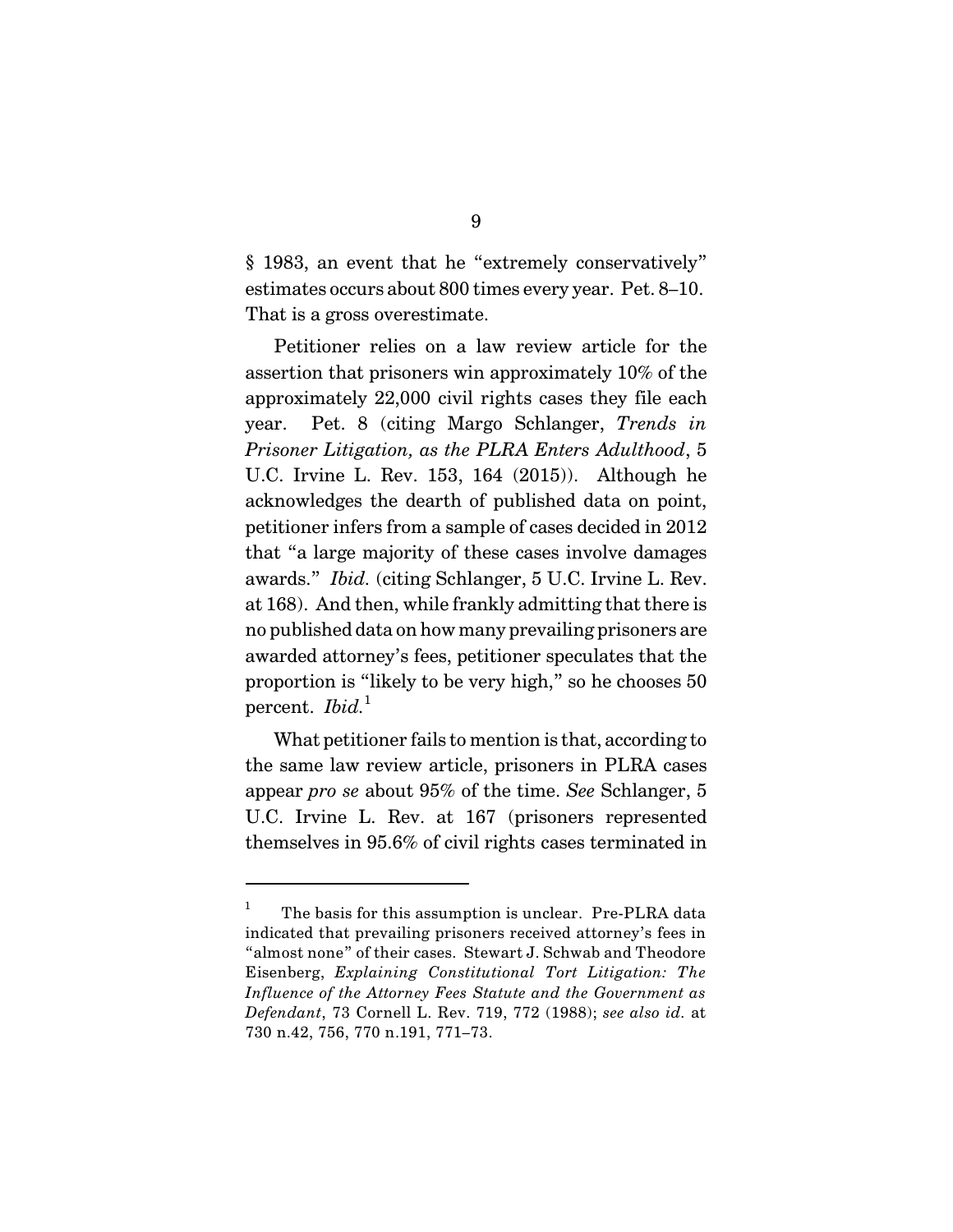2000, 96.5% of cases terminated in 2006, and 94.9% of cases terminated in 2012). Thus, counseled cases represent about 1,100 of the 22,000 civil rights cases filed yearly. The question presented can arise 800 times a year only if we assume prisoners obtain a money judgment and a fee award in almost three-quarters of those 1,100 counseled cases. Even granting that counseled cases probably constitute a disproportionately meritorious slice of the overall data set, that is a farfetched assumption.

Closer study of the data in the cited law review article shows how far afield petitioner's estimates are. Using 22,000 cases per year as a baseline, as petitioner does (Pet. 8), we can deduct the 9.1% of prisoner civil rights cases that terminated without a judgment in2012 (the most recent year studied), or 2,002 cases. Schlanger, 5 U.C. Irvine L. Rev. at 164. Of the remaining 19,998 cases, prisoners win just 0.5% (100) before trial; only 1.3% (260) proceed to trial, of which prisoners win 11.9% (31). *Ibid.* Thus, judging from the 2012 data, prisoners win something like 131 civil rights cases a year, counseled or not, a far cry from the figure of more than 2,000 that petitioner cites. *See* Pet. 8. Not all of those prevailing prisoners both obtain a money judgment *and* are represented by counsel, the two prerequisites for the question presented to arise. And even then, the parties will not raise the issue if, for instance, damages are nominal or the portion of the judgment applied to fees is for some other reason too small to be worth litigating.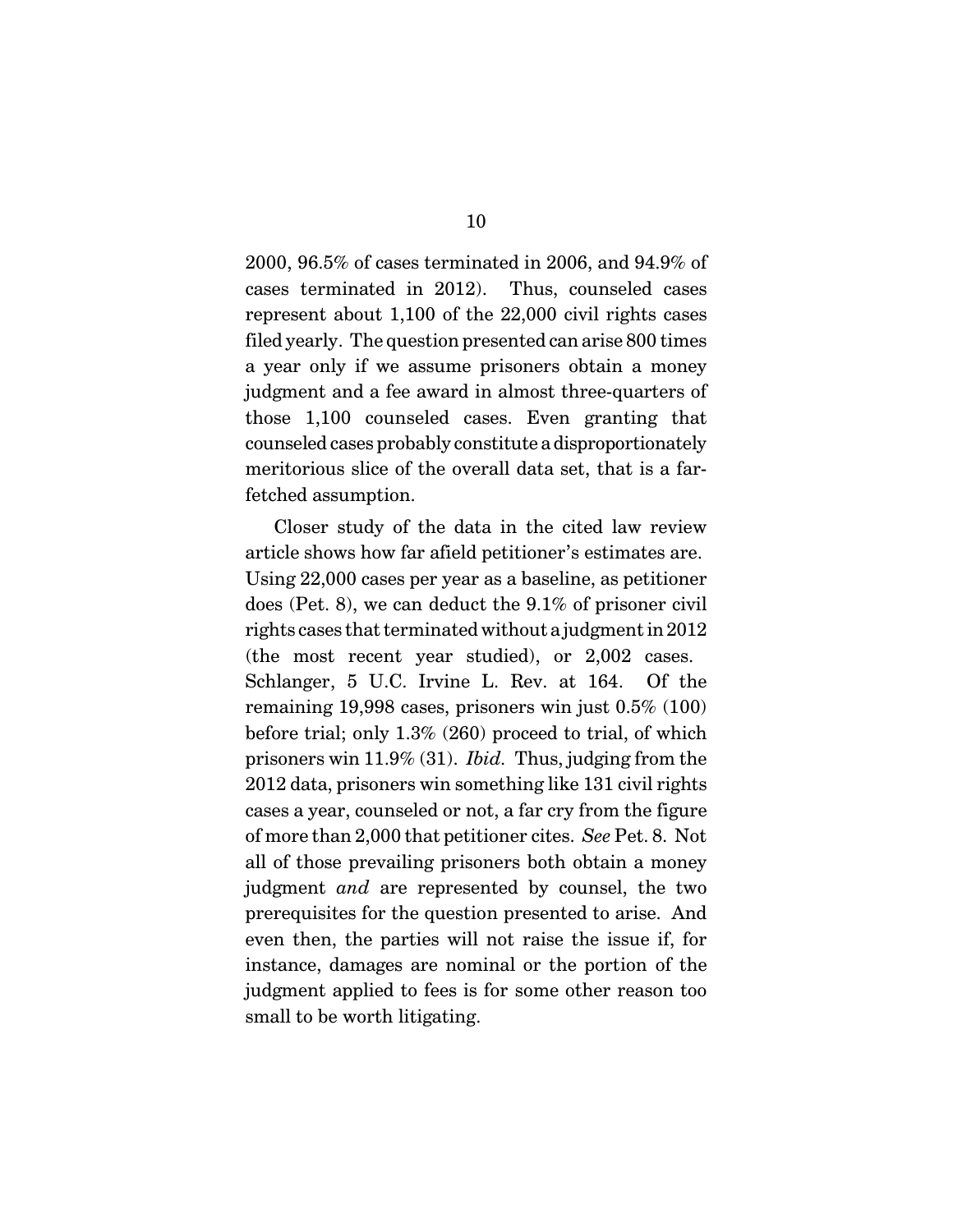Given the relative infrequency with which the question presented arises, it is unsurprising that only three federal courts of appeals have squarely addressed the question since Congress enacted the PLRA in 1996. It is also unsurprising that petitioner apparently could find only two district court cases per year addressing it, most of them unreported, over that 21-year period. Pet. at  $8-10<sup>2</sup>$ . A question that arises so rarely does not merit this Court's attention.

### **III. The Seventh Circuit's Interpretationof the Statute Is Correct.**

The Seventh Circuit's bright-line rule enforces the mandatory language of  $\S 1997e(d)(2)$  and effectuates the PLRA's objective of discouraging prisoners from litigating marginal or trivial claims. By contrast, petitioner's standardless interpretation frustrates that objective by inviting additional litigation over the acceptable rationales for applying less than 25% of the judgment to satisfy a fee award, or over whether district courts abused their discretion by choosing a particular percentage.

Moreover, at least two of those district court cases did not 2 address the issue. *See*, *e.g.*, *Carter v. Wilkinson*, No. 1:06-cv-02150, 2010 WL 5125499, at \*10 (W.D. La. Dec. 9, 2010) (court "refrain[ed] for the present from rendering a decision on this point" because plaintiff had not provided sufficient information to award fees); *Sutton v. City of Yonkers*, No. 13-civ-801 2017 WL 105022 (S.D.N.Y. Jan. 11, 2017), *report and recommendation adopted in part*, 2017 WL 1180918, at \*7 (S.D.N.Y. Mar. 29, 2017) (finding PLRA inapplicable).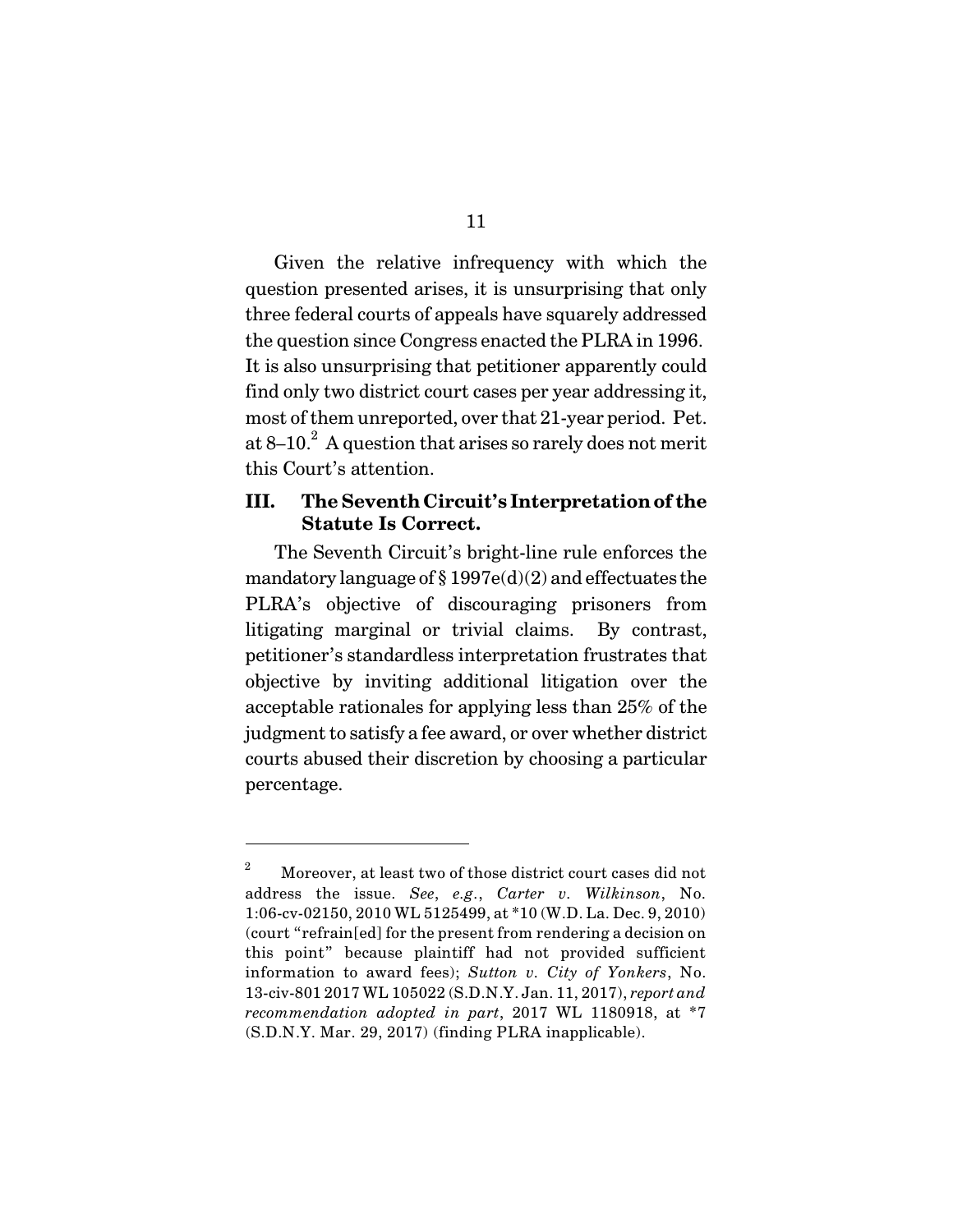Section  $1997e(d)(2)$  mandates that "a portion of the judgment (not to exceed 25 percent) *shall be applied to satisfy*" the fee award. 42 U.S.C.  $\frac{1}{9}$  1997e(d)(2) (emphasis added). Unlike the general civil rights feeshifting statute, which provides that a district "court, *in its discretion, may allow* the prevailing party, other than the United States, a reasonable attorney's fee as part of the costs," 42 U.S.C. § 1988 (emphasis added), § 1997e(d)(2) contains no discretion-triggering (or discretion-guiding) language.

As § 1988 shows, Congress plainly knows how to insert such language into fee-shifting statutes. In the PLRA, it chose not to do so. Instead, it enacted a kind of automatic contingent fee mechanism whereby prisoner plaintiffs — like Social Security claimants, tort plaintiffs, real estate tax appellants, and many others pay out 25% of their recovery as attorney's fees (so long as the fee award equals or exceeds 25% of the judgment) with the defendant picking up the balance up to 150% of the judgment. Prisoners are, of course, free to negotiate additional fee agreements with their counsel. *See* 42 U.S.C. § 1997e(d)(4); *cf. Gisbrecht v. Barnhart*, 535 U.S. 789 (2002) (holding that 42 U.S.C. § 406(b), which limits attorney's fees to 25% of past-due benefits, controls but doesnot displace attorney-client contingent fee agreements).

Petitioner focuses on the statutory phrase "not to exceed 25 percent," Pet. 10–12, but the Seventh Circuit's construction makes sense of that phrase. Section 1997e(d)(2) instructs district courts to look first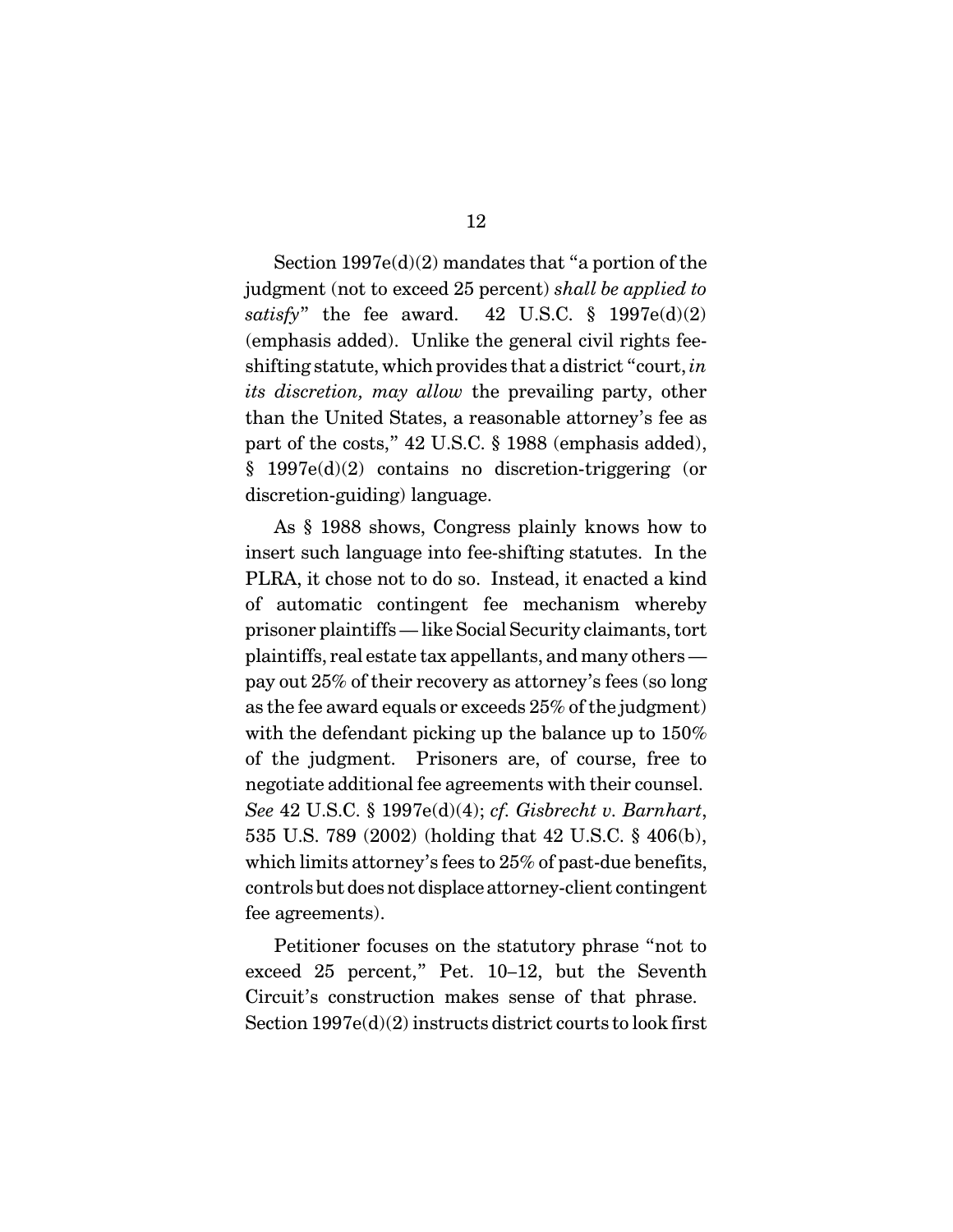to the judgment to "satisfy" the fee award—but the portion applied may not exceed 25% of the judgment. When fees exceed one-fourth of the judgment, the 25% figure acts as a cap on the plaintiff's exposure. But in some cases—consider a plaintiff who recovers \$100,000 in damages while incurring \$15,000 in compensable fees—the entire fee award can be "satisf[ied]" by applying less than 25% of the judgment. Thus petitioner is wrong in his Question Presented to accuse the Seventh Circuit of reading "not to exceed 25 percent" to mean "*exactly 25 percent*." Pet. i (emphasis in original).

By requiring that prevailing prisoners apply 25% of the judgment to satisfy any fee award that equals or exceeds that amount,  $\S$  1997e(d)(2) promotes the PLRA's purpose of discouraging prisoners from filing marginal or trivial claims. Before the PLRA, prisoners "had little disincentive to file cases in [low expected damages or low chance of success or both] because their litigation costs were low or nonexistent." Margo Schlanger, *Inmate Litigation*, 116 Harv. L. Rev. 1555, 1608 (2003). Their filing fees were waived if they were indigent; prisons had to provide paper, writing materials, and postage; and a lawsuit often "might provide a useful relief from prison boredom." *Id.* at 1607-08; *see also Cleavinger v. Saxner*, 474 U.S. 193, 211 (1985) (Rehnquist, J., dissenting) (characterizing prisoners as "hav[ing] much to gain and virtually nothing to lose" from filing lawsuits). By enacting the PLRA, Congress sought to lighten the burden on the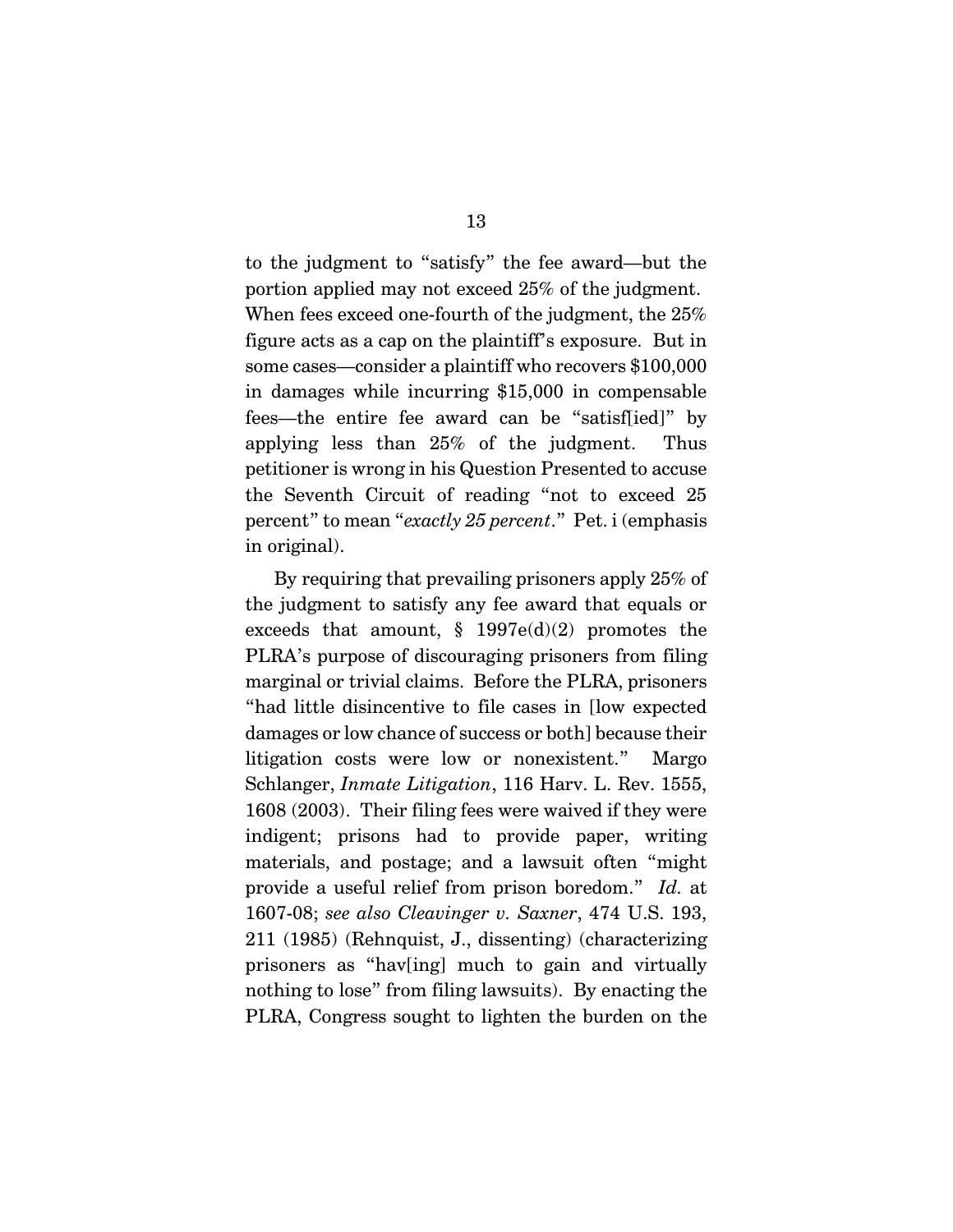federal judicial system caused by prisoners' claims and to protect the public fisc by shifting some litigation costs to prisoners to discourage them from filing frivolous or marginal lawsuits. *See*, *e.g.*, 141 Cong. Rec. S7524 (daily ed. May 25, 1995) (statement of Sen. Dole) ("[W]e have witnessed an alarming explosion in the number of lawsuits filed by State and Federal prisoners. . . . Frivolous lawsuits filed by prisoners tie up the courts, waste valuable judicial and legal resources, and affect the quality of justice enjoyed by the law-abiding population.").

The PLRA was a "sea change" that "rewrote both the law of procedure and the law of remedies" for prisoner litigation. Schlanger, 116 Harv. L. Rev. at 1627. Under the PLRA, prisoners must pay filing fees, either over time (if indigent) or up front (if they have "three strikes")  $(28 \text{ U.S.C. } $1915(b), (g))$ , as well as the defendant's costs if they lose (28 U.S.C. § 1915(f)), and they may not be awarded damages for mental or emotional injury absent physical injury (42 U.S.C. § 1997e(e)). *See* Schlanger, 116 Harv. L. Rev. at 1628–30.

Prisoners' attorney's fees and government defendants' litigation costswere of particular concern to Congress. *See*, *e.g.*, 141 Cong. Rec. S14317 (daily ed. Sept. 26, 1995) (statement of Sen. Abraham) ("[A]ttorney's fees must be proportionally related to the court ordered relief. No longer will attorneys be allowed to charge massive amounts to the State for the service of correcting minimal violations."); *Prison Reform:*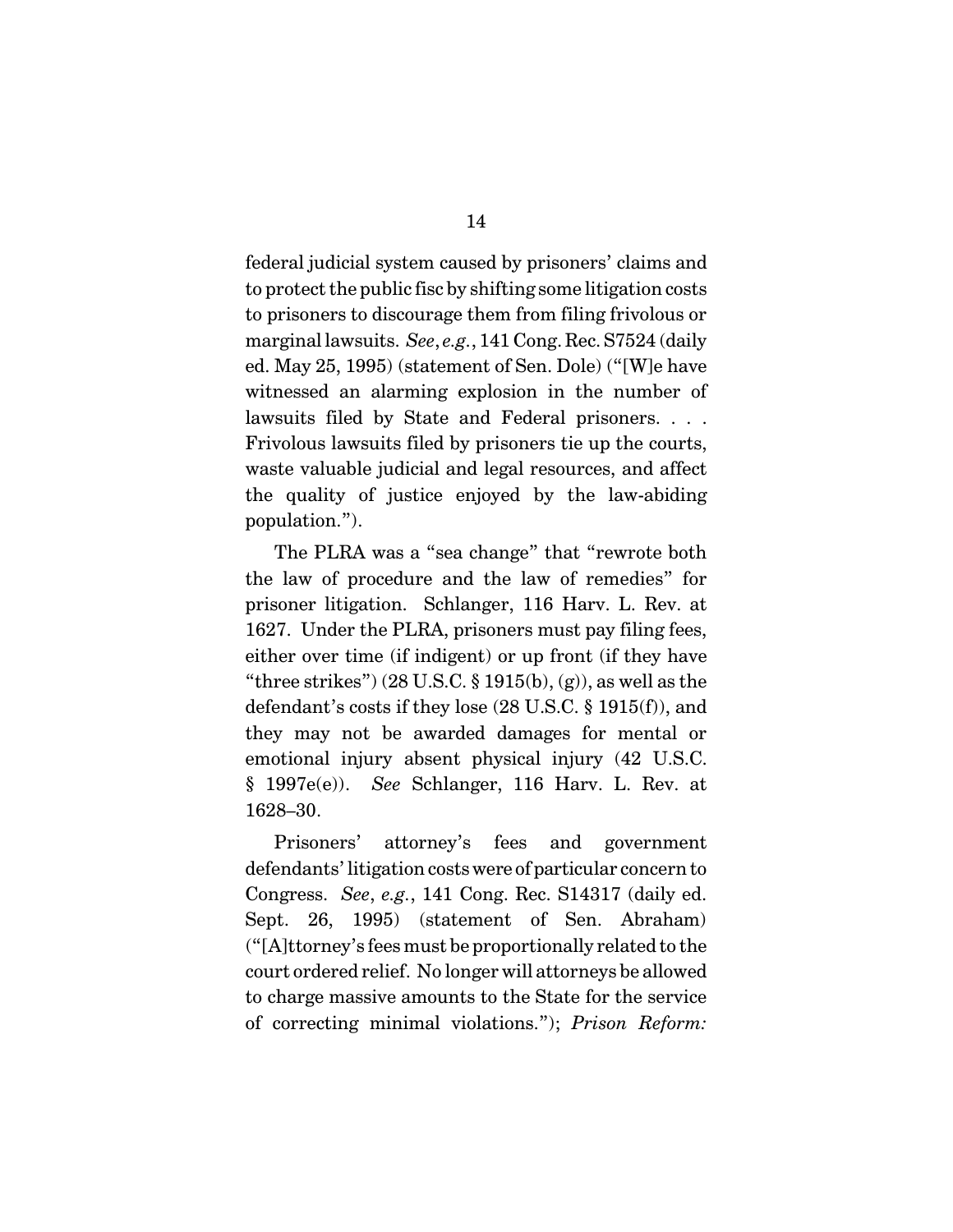*Enhancing the Ef[f]ectiveness of Incarceration, Hearing before the Committee on the Judiciary United States Senate*, July 28, 1995, at 3 ("The money saved by reducing litigation costs could more appropriately be used by the states to help ensure that adequate prison space is available . . . .") (Sen. Hatch); 141 Cong. Rec. H1480 (daily record Feb. 9, 1995) (the PLRA "places common sense limitations on the recovery of attorneys fees in prison litigation") (statement of Rep. Canady).

In view of this concern, the PLRA makes it more difficult for prisoners than for other prevailing civil rights plaintiffs to require government defendants to subsidize their litigation costs. *See Johnson*, 339 F.3d at 598 (explaining that PLRA "simply reduces the extent to which defendants must underwrite prisoners' suits"). Thus, attorney's fees "shall not be awarded" to prevailing prisoners unless they show such fees were (1) "directly and reasonably incurred" in proving a violation of the prisoner's federal rights, 42 U.S.C. § 1997e(d)(1)(A); (2) are either "proportionately related to the court ordered relief" or "directly and reasonably incurred in enforcing the relief,"  $\S$  1997e(d)(1)(B); (3) are no more than 150 percent of the damages, § 1997e(d)(2); and (4) are calculated based on an hourly rate of no more than 150 percent of the hourly rate established under the statute authorizing the appointment of federal public defenders, § 1997e(d)(3). At the same time, § 1997e(d) does not limit the total amount the attorney may "*receive* . . ., not only because the attorney is entitled to 25% of the judgment under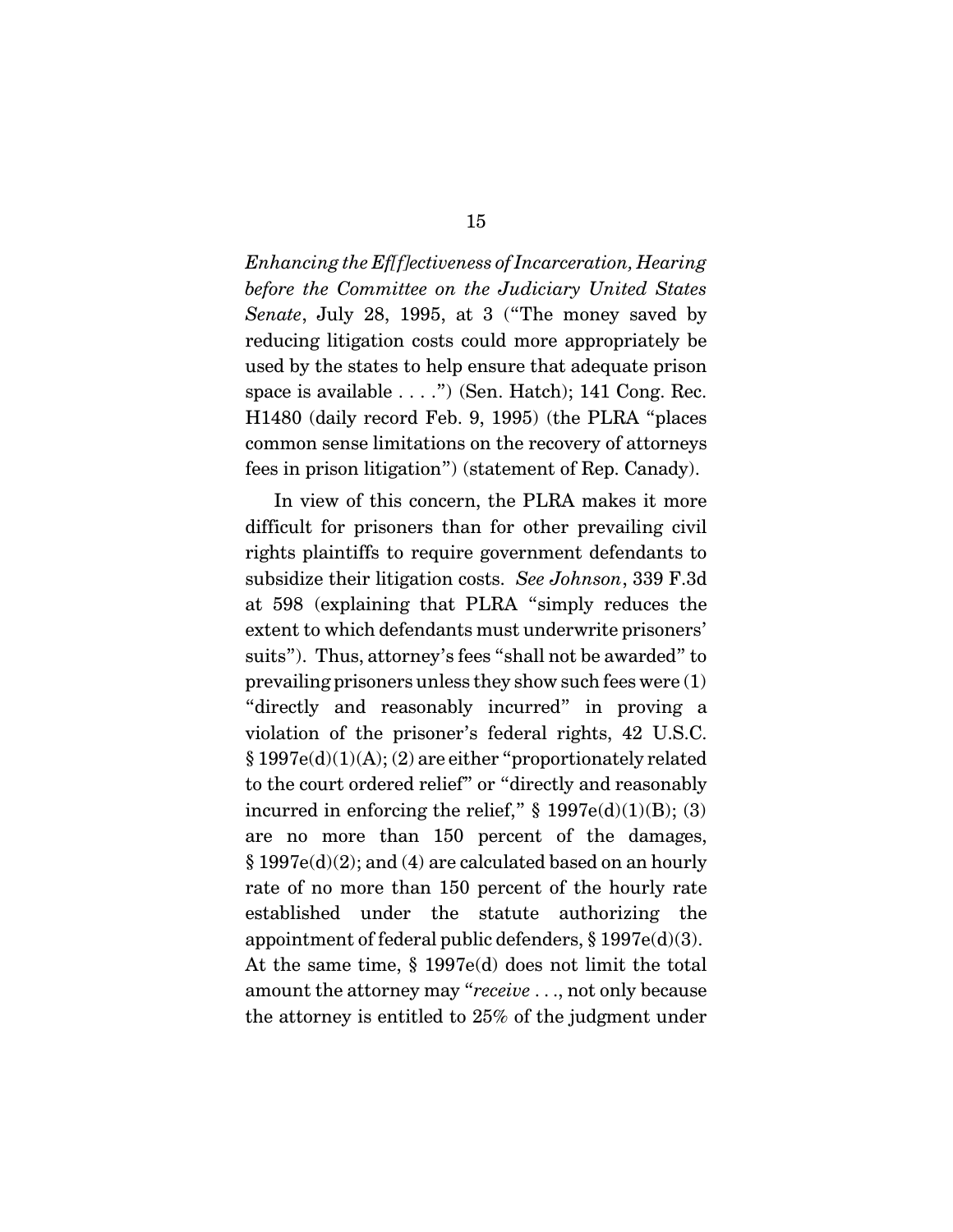subsection (2) but also because the client is free under subsection (4) to agree by contract to pay more" out of the judgment or other assets. *Johnson*, 339 F.3d at 584 (emphasis in original). $3$ 

By contrast, petitioner's construction of  $§ 1997e(d)(2)$  ignores Congress's mandate that a portion of the judgment "shall be applied to satisfy" the judgment. It also conflicts with the PLRA's purpose: instead of decreasing prisoner lawsuits, it creates fodder for additional litigation. Because the statute provides no guidelines for exercising discretion, courts following petitioner's approach must step in to fill that gap. For example, the Eighth Circuit has transplanted into the PLRA its multi-factor test for determining whether a prevailing ERISA plaintiff should receive any fees, even though the PLRA's purpose, unlike ERISA's, is to limit how much governments must subsidize prisoner litigation. *Kahle v. Leonard*, 563 F.3d 736, 743 (8th Cir. 2009). District courts in some cases have looked to a variety of other criteria, such as the nature of the right at issue, the egregiousness of the defendant's conduct, and a punitive damages award's intent to punish the defendant. *See*, *e.g.*, *Sutton v. Smith*, No. CIV. A. AW-98-2111, 2001 WL 743201, at \*2 (D. Md. June 26, 2001) (applying \$1 from \$9,000 judgment based on defendant's "egregious conduct"); *Morrison v. Davis*, 88

The district court here deemed petitioner's separate fee 3 agreement with his attorney irrelevant. Pet. App. 27a.